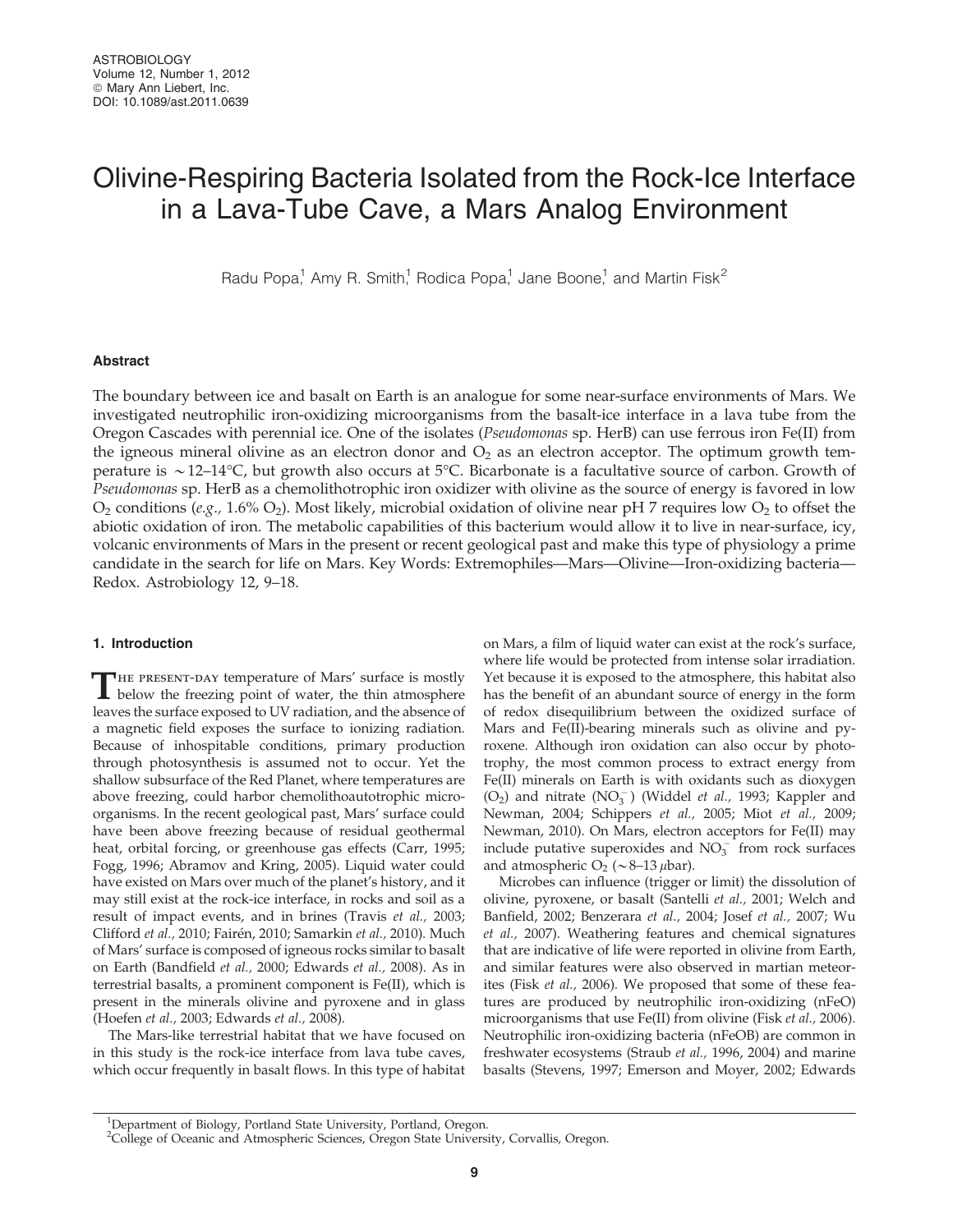et al., 2003a, 2003b; Lehman et al., 2004; Bailey et al., 2009). The most recognized phylotypes belong to the genera Gallionella, Lepthotrix, Sideroxydans, Marinobacter, Mariprofundus, and Sphaerotilus. Although best studied in bacteria, this physiotype is also present in some archaea such as Ferroglobus placidus (Hafenbradl et al., 1996). Recently, a diverse collection of  $\alpha$ -,  $\gamma$ -, and  $\zeta$ -proteobacteria were found that are capable of such activity, although they are not closely related to any previously known nFeO microorganisms (Edwards et al., 2004; Emerson and Floyd, 2005; Duckworth et al., 2009; Wang et al., 2009). Even phylogroups that are dominated by heterotrophic species, such as Pseudomonas or Acidovorax, contain strains that are facultatively or even obligate nFeO microorganisms (Kappler et al., 2005; Bailey et al., 2009). In a recent paper, we reported that bacteria from a basalt subseafloor habitat (Juan de Fuca Ridge) preferentially colonize olivine above all other igneous minerals and that many heterotrophic oligotrophic isolates colonizing basalt minerals and glass are facultative nFeO microorganisms (Smith et al., 2011). The presence of olivine in basalts led us to suspect that nFeO microorganisms play an important role in the ecology and biogeochemical cycles of basalt-hosted subsurface ecosystems.

Olivine  $((Mg,Fe)_2SiO_4)$  is a class of minerals that has a variable iron-to-magnesium ratio. The abundance of iron relative to magnesium ( $[Fe/(Fe+Mg)] \cdot 100$ ) ranges from 0% Fe(II) in forsterite to 100% Fe(II) in fayalite. Most commonly, olivine contains about 10% Fe(II). Although olivine only contains iron in reduced form (Fe(II)), no strain of nFeO microorganism has ever been reported to have the capacity to use this mineral as a source of energy. Such a finding would be invaluable for the study of olivine bioweathering; the identification of biosignatures and microfossils; determination of whether life and associated microhabitats were,

or are, in existence on Mars; and the search for extraterrestrial life. Here, we report that olivine-oxidizing nFeO bacteria (nFeOB) are present in basalt in cold, near-surface, aphotic environments such as caves (especially lava tubes) with permanent ice, and we show the olivine-dependent growth characteristics of one such isolate. The similarity of this environment to environments on Mars suggests that nFeO microorganisms that live at the basalt-ice interface could survive on Mars, or may have thrived on Mars in the past when the temperature, atmospheric pressure, and (possibly) the  $O_2$  partial pressure ( $P_{O2}$ ) were higher than they are today and appropriate for olivine-dependent growth of nFeO microorganisms.

## 2. Materials and Methods

We collected ice and rock fragments from the rock-ice interface in South Ice Cave in the Oregon Cascades (Lat. 43°34′59″N, Long. 121°04′38″W). South Ice Cave, a basalt lava tube at an elevation of 1530 m, is the result of an eruption on the southern flank of Newberry Caldera and contains permanent ice. This basalt flow contains  $\sim$  9.0% iron as FeO, and its mineralogy is primarily plagioclase feldspar, pyroxene, and olivine (personal communication, Julie Donnelly-Nolan). The rock/ice samples were stored in sterile bags and packed on ice for transportation to the lab. Culture media were inoculated with melted ice and rock fragments within 2 days of collection. Our overall strategy for isolation of a microorganism capable of olivine-dependent growth is summarized in the flow chart from Fig. 1.

For enrichments, we used test tubes with 5 mL sterile 0.2 micron-filtered cave water and olivine sand with 9% Fe/ (Fe + Mg). The enrichments were incubated at  $5^{\circ}$ C for about 4 weeks to favor the growth of nFeO microorganisms that are



FIG. 1. Flow chart of activities used to isolate, identify, select, and characterize a neutrophilic iron-oxidizing microorganism (nFeOM) that is a facultative organotroph, psychrotolerant or psychrophilic, using  $O_2$  as an electron acceptor, and capable of growing with bicarbonate as a sole source of carbon and olivine-iron(II) as a sole source of energy. The strain selected for this study is Pseudomonas sp. HerB.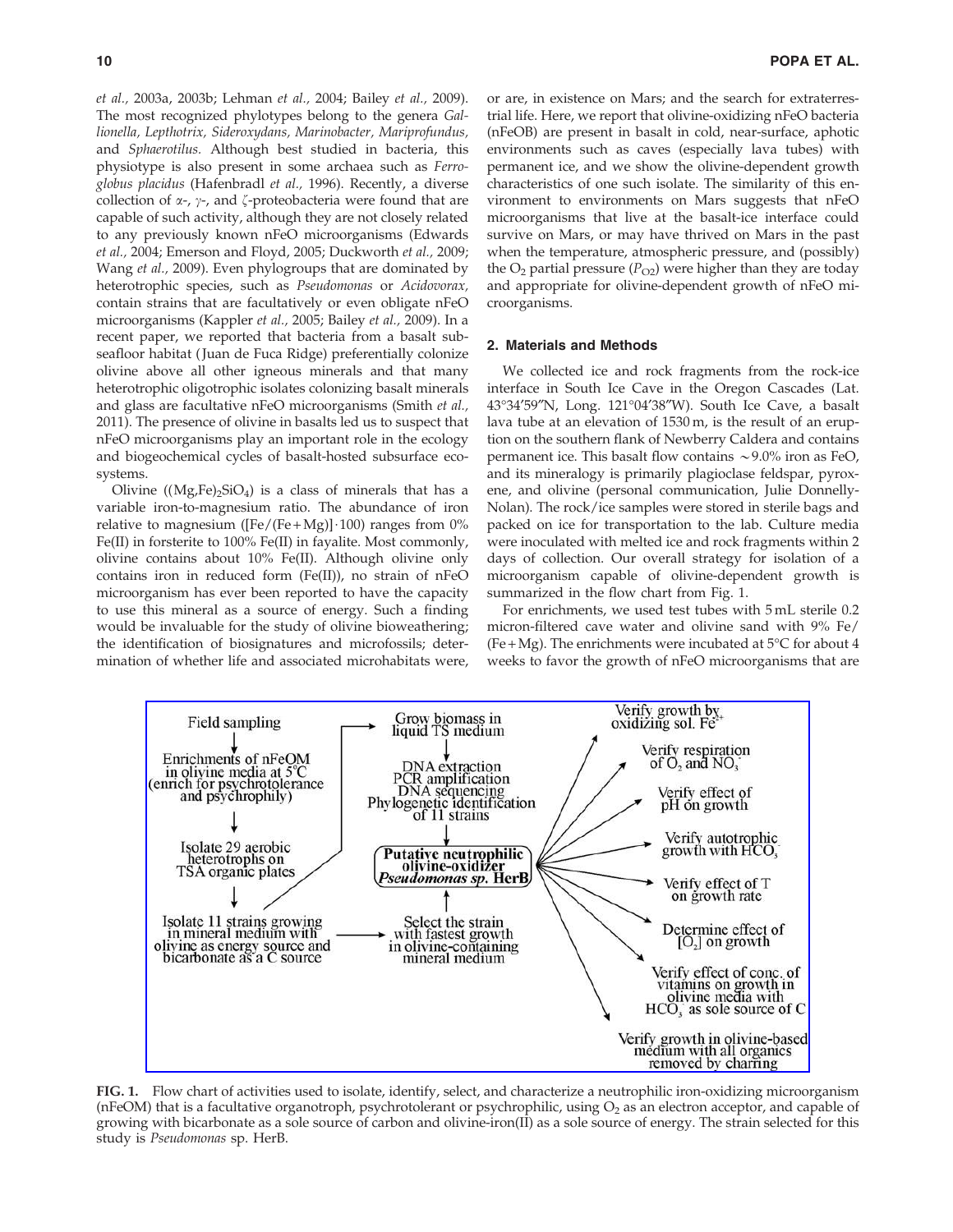also psychrophilic or psychrotolerant. The enrichments were inoculated by streaking on tryptone soy agar (TSA) organotrophic oligotrophic plates. Colonies that exhibited differing morphologies were selected, saved in a library, and preserved at –80°C in 50% glycerol.

The mineral medium used for culturing isolates contained per liter 1 mL trace mineral solution, 1 mL vitamin mix, 30 mmol phosphate buffer (pH 7), 20 mmol bicarbonate, 30 mmol nitrate, and 100 g olivine. The trace mineral solution contained 6.72 mM Na<sub>2</sub>EDTA, 5.6 mM H<sub>3</sub>BO<sub>3</sub>, 1 mM NaCl,  $0.54 \text{ mM}$  FeSO<sub>4</sub>,  $0.5 \text{ mM}$  CoCl<sub>2</sub>,  $0.5 \text{ mM}$  NiSO<sub>4</sub>,  $0.39 \text{ mM}$  $Na<sub>2</sub>MoO<sub>4</sub>$ , 0.15 mM  $NaSeO<sub>4</sub>$ , 0.13 mM  $MnCl<sub>2</sub>$ , 0.13 mM  $ZnCl<sub>2</sub>$ , and 0.02 mM CuCl<sub>2</sub>. The vitamin mix contained per milliliter  $5 \mu$ g p-aminobenzoic acid,  $5 \mu$ g biotin,  $5 \mu$ g cyanocobalamin,  $5 \mu$ g folic acid, 100  $\mu$ g i-inositol, 100  $\mu$ g nicotinic acid,  $100 \mu$ g pyridoxine,  $100 \mu$ g panthotenic acid,  $100 \mu$ g riboflavin, and  $1 \mu$ g thiamine. The vitamin mix was added filter-sterilized after autoclavation. All chemicals were reagent grade. Sand (0.2–0.8 mm grain size) composed of 100% olivine (Fo<sub>91</sub>) that contained 8 wt  $%$  FeO was provided by Unimin Corporation. Tumbled olivine ( $\sim$  Fo<sub>90</sub> beads 1–3 mm in size,  $\sim$  24 grains/g) were obtained from a local supplier of minerals and gems. For most experiments (including enrichments), the olivine was washed with  $dH_2O$  and autoclaved in the culture medium. Throughout this work, we used un-inoculated controls and controls that represent media with and without various chemical modifications. The controls for each experiment (whenever applicable) are explained in the Results section.

In some experiments, organic-free olivine was used; this was obtained by heating olivine in a furnace at 500°C for 90 min in air. After cooling, the olivine showed evidence of surface oxidation (uneven small patches with a yellow-rusty appearance). Part of the iron oxides were removed by acid dissolution in three 24 h long washes with occasional stirring at room temperature. The acid washing solution contained  $0.25$  ml/L H<sub>2</sub>SO<sub>4</sub> and 20 mM Na<sub>2</sub>SO<sub>4</sub>, pH ~2.5, and was used in a proportion of 100 mL solution to about 10 g olivine. We compared the UV spectra of the various washes with the spectra of control unheated olivine and calculated the concentration of Fe(III) relative to a standard. Under these conditions, ferric iron absorbs strongly in the 295–304 nm range, while ferrous iron absorbs mostly in the 220–250 nm range (Steiner and Lazaroff, 1974). In this method, 304 nm peaks in solutions containing Fe(II) are used as evidence of Fe(III). This method allows detection of concentrations of Fe(III) as low as  $20 \mu M$  even in the presence of high concentrations of Fe(II), because the absorbance of Fe(III) at 304 nm is  $\sim$  300 times larger than that of Fe(II). After the acid treatment, the olivine was washed with  $dH_2O$  and dried in a 55°C oven. Macroscopically, the heated olivine retained a yellow-green appearance with pink-rusty patches. Under a dissecting scope, most oven-heated and acid-washed olivine sand particles appeared transparent and colorless, while the similarly treated olivine beads appeared pale green and translucent.

For phylogenetic identification, we obtained biomass by growing cells in liquid tryptone soy broth (TSB) medium in aerobic conditions. Cells were separated by centrifugation  $(14,000$  rpm,  $2^{\circ}$ C, 5 min), and genomic DNA was extracted with a Qiagen genomic tip kit and quantified with a Nano-Drop1000 instrument. A fragment of the SSU rRNA gene

was amplified by PCR with the primers 8F (5'-AGAGTTT GATCCTGGCTCAG) and 1492R (5¢-GGTTACCTTGTTAC GACTT) (Baker et al., 2003). We used  $20 \mu L$  PCR volumes containing 10  $\mu$ L Fermentas mix, 0.8  $\mu$ L of each  $\mu$ M primer, 6.5  $\mu$ L of dH<sub>2</sub>O, and 2  $\mu$ L of 100 ng/ $\mu$ L genomic DNA. The PCR conditions were as follows: denaturing at 95°C for 5 min, 40 cycles of 94°C for 30s, 50°C for 30s, and 72°C for 2 min, and final extension at 72°C for 7 min. The size of the PCR products was verified by 0.7% agarose electrophoresis, and the remaining  $15 \mu L$  PCR product was cleaned with an UltraClean PCR DNA purification kit (MoBio). The amplicons were sequenced at the DNA Sequencing Core facility of Oregon Health and Sciences University with three primers: 8F, 515F (5¢-GTGCCAGCMGCCGCGGTAA), and 1492R (Baker et al., 2003) by capillary electrophoresis on an ABI 3130xl instrument. Duplicate sequences were manually aligned, and when differences between duplicates were found, we repeated the PCR and sequencing to compare triplicates for each sequence. The sequences of each isolate were assembled into contiguous DNA fragments and blasted in the Ribosomal Database for phylogenetic identification. Sequences were imported in MEGA 4 (Tamura et al., 2007) and aligned versus phylogenetic relatives. The evolutionary history was inferred by using the neighbor-joining method (Saitou and Nei, 1987). The evolutionary distances (base substitutions per site) were computed by using the maximum composite likelihood method (Tamura et al., 2004).

To characterize the  $O_2$  preference of the isolates, we inoculated tryptone soy semisolid agar gradient tubes containing 0.15% agar and 2 mg/L resazurin. The capacity of the isolates to grow as microaerophilic iron oxidizers was verified in gradient tubes with semisolid medium (0.15% agar) and 2% agar plug containing  $36 \text{ mM}$  FeCO<sub>3</sub> or olivine sand as Fe(II) sources (modified after Emerson and Moyer, 1997; Emerson and Floyd, 2005). When growth was seen in a gradient tube, we repeated the inoculation a couple of times from tubes with growth into fresh tubes by using a stabbing needle. Because some cells may grow in  $FeCO<sub>3</sub>$  gradient tubes by using the agar or agar contaminants as energy sources, when necessary, growth by neutrophilic iron oxidation was also verified in liquid mineral medium with  $5 \text{ mM}$  soluble ferrous sulfate, at pH 7 and under 1.6%  $\text{O}_2$ . When testing for nitrate reduction capabilities, we used a medium with  $10 \text{ mM NO}_3^-$  at pH 7 (DIFCO Catalog #226810) in culture tubes containing an inverted Durham tube to capture  $N_2$  gas that may have been produced by denitrification. After 5 days of incubation, the cultures were examined for evidence of denitrification and tested for nitrate and nitrite reduction (Leboffe and Pierce, 2010). To verify growth by olivine oxidation, we incubated cells in test tubes with mineral medium with or without olivine.

Growth on TSB medium was monitored by spectrophotometry (Abs600) and microscopy. Media with olivine sand contain suspended mineral particles, which make spectrophotometry readings difficult to interpret. Therefore, growth on olivine-containing media was determined only by microscopy. To study the effect of temperature on growth, we analyzed growth at 2°C, 5°C, 10°C, 15°C, 25°C, 30°C, 37°C, and 40°C. To test for autotrophic growth in olivine-containing mineral media, we incubated cells with various concentrations of  $HCO_3^-$  as the sole source of carbon. Incubations in liquids under microaerophilic conditions were done in serum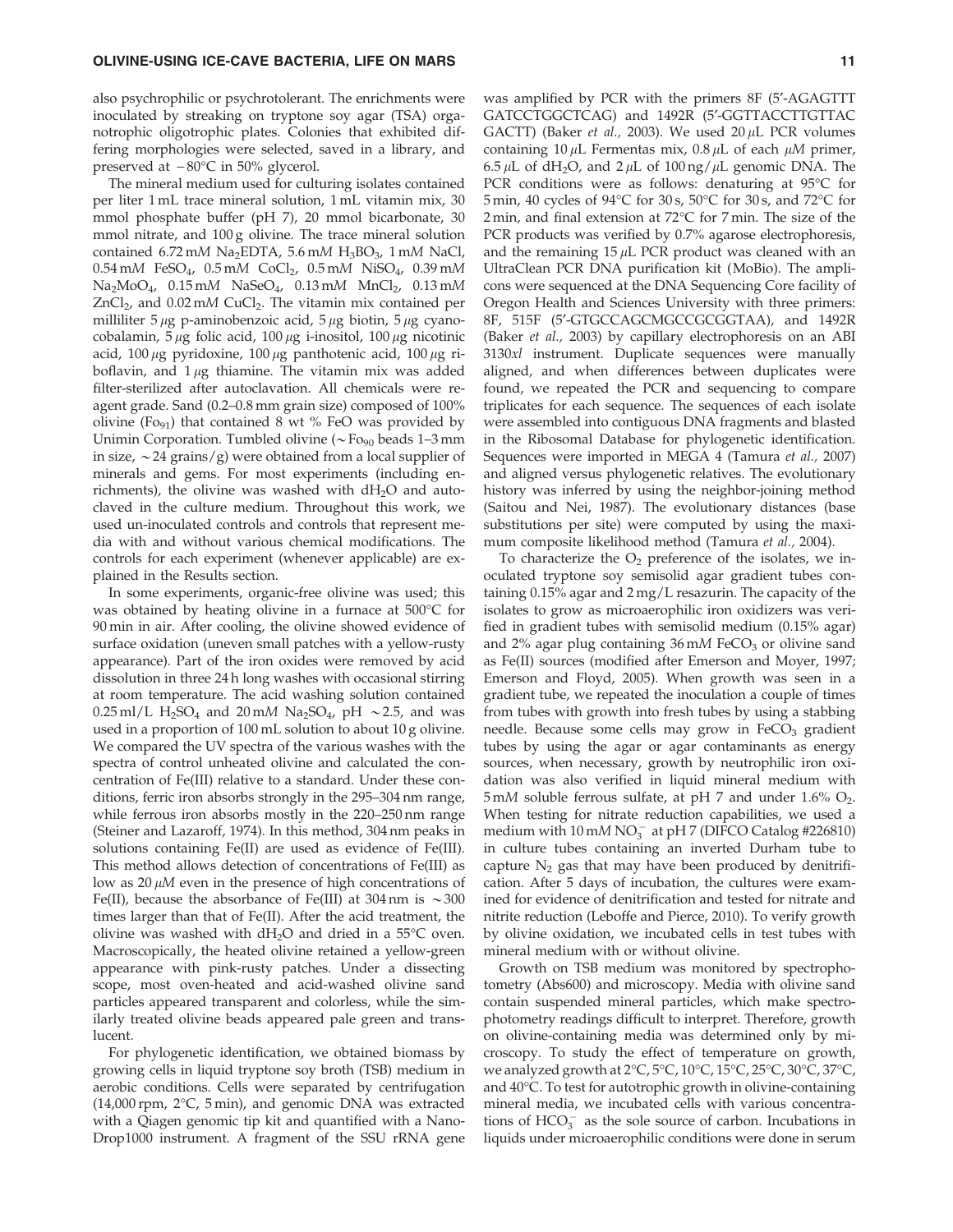bottles sealed with a 1 cm thick butyl stopper and purged prior to autoclaving with dinitrogen gas containing  $1.6\%$   $O_2$ . The  $O<sub>2</sub>$  concentration in the headspace was measured by gas chromatography (SRI 310C instrument, molecular sieve column and thermal conductivity detector). The gas pressure was measured with an Omega pressure meter (Omega Engineering, Inc., CT). The concentration of  $O<sub>2</sub>$  in the liquid phase was calculated knowing that in equilibrium with air at 760 mmHg and at 30°C freshwater contains 236  $\mu$ M O<sub>2</sub>.

We also verified whether the growth of one of the olivineusing isolates (Pseudomonas sp. HerB) may be explained by organic contaminants present on olivine surfaces. In this experiment, we used 5 mL liquid mineral medium (composition shown above) in Hungate tubes, with 20 mM HCO<sub>3</sub>, 0 mM nitrate (as Pseudomonas sp. HerB does not reduce nitrate), pH 7,  $\sim$ 1 g olivine per tube, sealed and crimped, purged with  $1.6\%$  O<sub>2</sub>, and autoclaved. A volume of diluted vitamin mixture solution was injected filter-sterilized after autoclavation to a proportion of 1 mL/L. We inoculated washed cell pellets, from serial dilutions into tubes containing heat-treated versus non-heat-treated olivine and sand versus beads, as well as medium without olivine.

## 3. Results

Of 29 aerobic heterotrophs that we isolated from South Ice Cave, 11 strains showed growth in a mineral medium with olivine as the source of energy (Fig. 2). In these incubations, vitamins were also present, and the olivine had not been heated to remove traces of organics. Hence, alternative physiologies could not be excluded (e.g., oligotrophic organotrophs using vitamins or traces of organics from olivine surfaces). Seven of these strains were mesophilic  $\gamma$ -proteobacteria from the genus Pseudomonas, two strains were



FIG. 2. Tree indicating the phylogenetic position of 29 aerobic heterotrophic strains, in parentheses, isolated from South Ice Cave. Eleven of these strains, in bold font (seven Pseudomonas, two Acidovorax, and two Brevundimonas) also showed growth when incubated in a mineral medium with olivine as the sole source of reducing power. The sequences of these 11 isolates were submitted to GenBank under the accession numbers JN399075 through JN399085. The evolutionary history was inferred based on partial 16S rRNA gene sequences using neighbor-joining analysis. Bootstrap percentages above 50%, based on 500 replicates (Felsenstein, 1985) are shown next to the branches. Bar, 5 substitutions per 100 nucleotides. The insert image shows cells of Pseudomonas sp. HerB grown in R2A medium seen by phase contrast optical microscopy at  $1000 \times$ . The same cell shape and size was seen when HerB cells grew in FeCO<sub>3</sub> gradient tubes and in olivine-containing liquid mineral medium.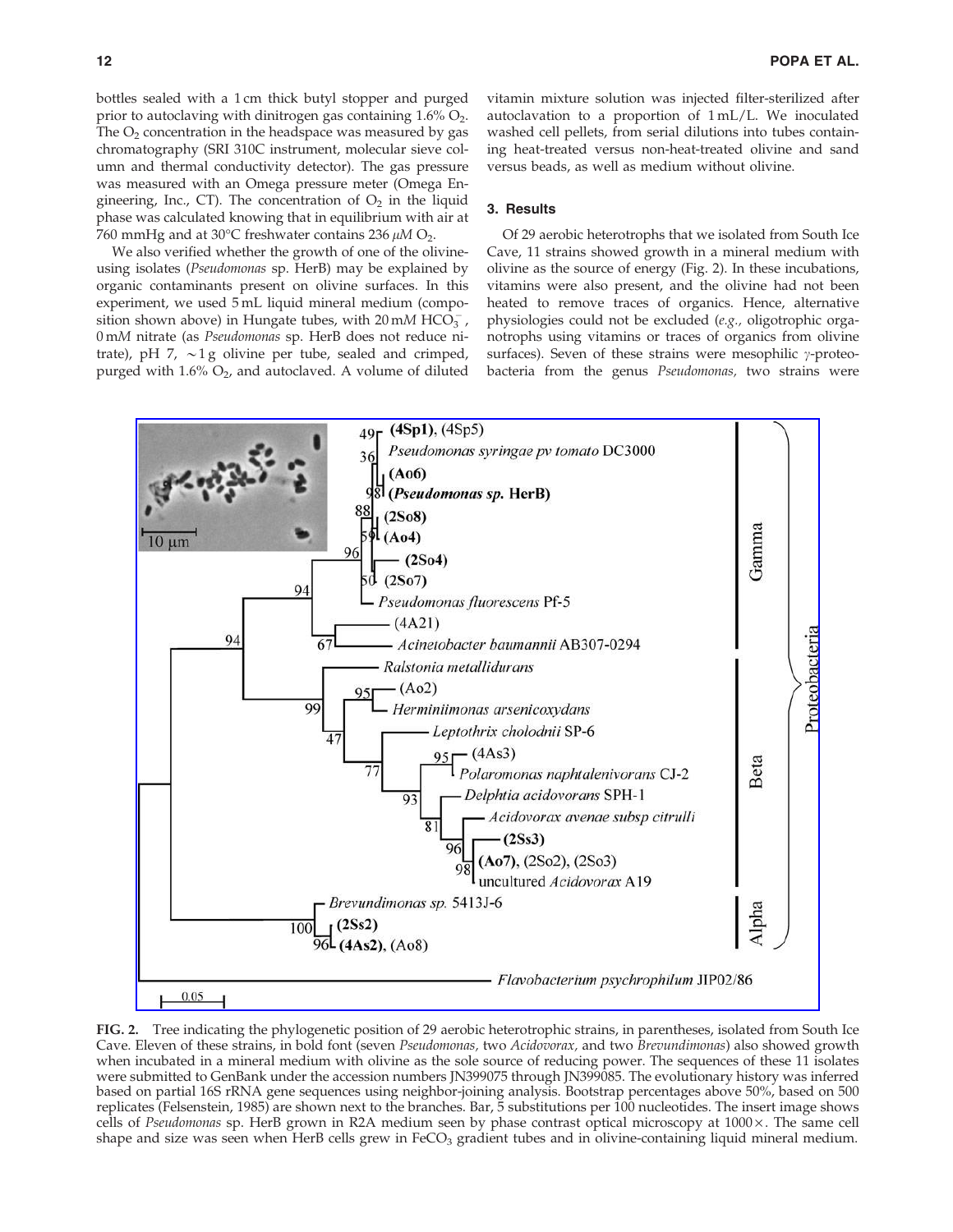cryophilic Brevundimonas (a-proteobacteria), and two strains (also cryophilic) belong with  $Acidovorax$  ( $\beta$ -proteobacteria) (Fig. 2). One of these strains, Pseudomonas sp. HerB, was selected for further work because among all isolates it reached the highest density while growing in a mineral medium with 10% w:v olivine sand,  $20 \text{ mM HCO}_3^-$ , 1 mL vitamin mix per liter, pH 7, and 30°C. Starting from  $\sim 10^3$  cells/mL, this strain reached  $\sim 5.10^7$  cells/mL in one week.

Cells of Pseudomonas sp. HerB are aerobic under heterotrophic conditions. While on TSA plates and TSB tubes, growth was faster in air than in a  $1.6\%$  O<sub>2</sub> atmosphere. However, in mineral media with olivine sand as the source of energy and at pH 7, growth was very slow at  $21\%$  O<sub>2</sub>, better at  $\sim$  5% O<sub>2</sub>, and best at  $\sim$  1.6% O<sub>2</sub>, where cultures reached densities of  $\sim$ 3·10<sup>7</sup> cells/mL after 7 days of incubation. Figure 3a shows the effect of olivine on the growth of Pseudomonas sp. HerB in mineral medium (with/without olivine, and with/without  $NO_3^-$ ). No growth occurred when olivine was absent, but in the presence of olivine the culture reached  $2.5 \cdot 10^7$  cells/mL without  $NO_3^-$  and  $3.7 \cdot 10^7$ cells/mL with  $NO_3^-$ . The difference between with/without  $NO<sub>3</sub><sup>-</sup>$  was within one standard deviation (SD) (based on triplicates); thus significant statistical difference between these treatments could not be confirmed. Verifying nitratereducing capabilities by using the protocol shown in Smith et al. (2011), we found that Pseudomonas sp. HerB was not capable of such activity (results not shown). Regarding O2 consumption, 10 mL culture of Pseudomonas sp. HerB used  $\sim$  180  $\mu$ mol O<sub>2</sub> in 20 days (Fig. 3b).

The ability of Pseudomonas sp. HerB to grow as a neutrophilic iron oxidizer was also seen in gradient tubes with iron carbonate and in liquid mineral medium with 5 mM Fe(II) at  $pH$  7 and under 1.6%  $O<sub>2</sub>$ . Growth was also observed during serial inoculation of gradient tubes that contained only inorganic media. We compared growth on a mineral medium with 10% w:v olivine sand relative to growth in the same mineral medium with 5 mM soluble Fe(II) initial concentra-

tion, 20 mM  $HCO_3^-$ , pH 7, 1.6%  $O_2$ , incubated at 30°C. The extent of growth was similar for these two media. The cultures containing olivine reached  $\sim 8 \cdot 10^6$  cells/mL in 10 days.

We verified the growth of Pseudomonas sp. HerB in a mineral medium containing olivine at six pH values (Fig. 4a). No growth was observed at pH 4.5 and pH 8.5, and the largest cell density (after 1 week of incubation) was seen at pH 7. Fig. 4b shows the effect of  $HCO_3^-$  on the growth of Pseudomonas sp. HerB in mineral media containing olivine. No growth was observed without  $HCO_3^-$ ,  $\sim$  1 $\cdot$  10<sup>7</sup> cells/mL at  $10 \text{ mM HCO}_3^-$ , and little variation in cell density above 10 mM  $HCO_3^-$ . In this experiment, we also incubated cells in controls without olivine, and (similar to above) no measurable growth was seen.

We compared growth rates at different temperatures, using the slopes of the exponential growth phases (Fig. 5a, 5b). We found the following temperatures for olivine growth:  $\sim$ 4–5°C minimum,  $\sim$  12–14°C optimum, and  $\sim$  30–31°C maximum (Fig. 5b).

To determine whether the olivine surface is a limiting factor in the growth of Pseudomonas sp. HerB, we compared growth in the presence of olivine sand versus olivine beads. In these experiments, we also compared growth at  $5^{\circ}$ C versus 20°C (Fig. 6). We expected to find higher cell density with olivine sand than with beads and higher cell density at 20°C relative to 5°C. Olivine beads with 3mm diameter have about  $120 \text{ mm}^2/\text{g}$ , while olivine sand with 0.4 mm particle diameter have about  $\sim$  7000 mm<sup>2</sup>/g, (*i.e.*, about a 55-fold increase in surface:mass ratio). After 7 days of incubation, we found only about a 2-fold increase in cell density on sand  $(4.6 \cdot 10^{7} \text{ cells/mL})$  versus beads  $(2.1 \cdot 10^{7} \text{ cells/mL})$ , and no significant differences in cell density between the  $5^{\circ}$ C and 20°C treatments.

Because pseudomonads can metabolize a wide variety of organic molecules, excess of vitamins in the culture media can represent an additional source of carbon and energy. Fig. 7 shows the growth of Pseudomonas sp. HerB in mineral



FIG. 3. (a) The growth of Pseudomonas sp. HerB with olivine as a source of energy. Incubation in Hungate tubes with 10 mL medium, 20 mM HCO<sub>3</sub>, 1 mL/L vitamin mix, pH 7, 1.6% O<sub>2</sub> at 30°C. In this experiment we compared growth with/without 10% w:v olivine sand and with/without  $10 \text{ mA} \text{ NO}_3^-$ . I=Initial cell density ( $\sim 7.7 \cdot 10^2$  cells/mL). A = No olivine, no NO<sub>3</sub>. B = with olivine, no  $NO_3^-$ . C = No olivine, with  $NO_3^-$ . D = with olivine, with  $NO_3^-$ . Cell counts are based on triplicates and were determined by microscopy after 7 days of incubation. Error bars are 1 SD from triplicates. (b) Evolution of the  $O<sub>2</sub>$ concentration in gas phase during the growth of Pseudomonas sp. HerB in a mineral medium with olivine (subtracted from an un-inoculated control). Incubations were in 140 mL serum bottles with 10 mL mineral medium, 10% w:v olivine sand, 20 mM  $HCO_3^-$ , 1 mL/L vitamin mix, pH 7, and  $\sim$  1.1 bar initial pressure at 30°C. The error bars are 1 SD based on triplicate readings of one bottle.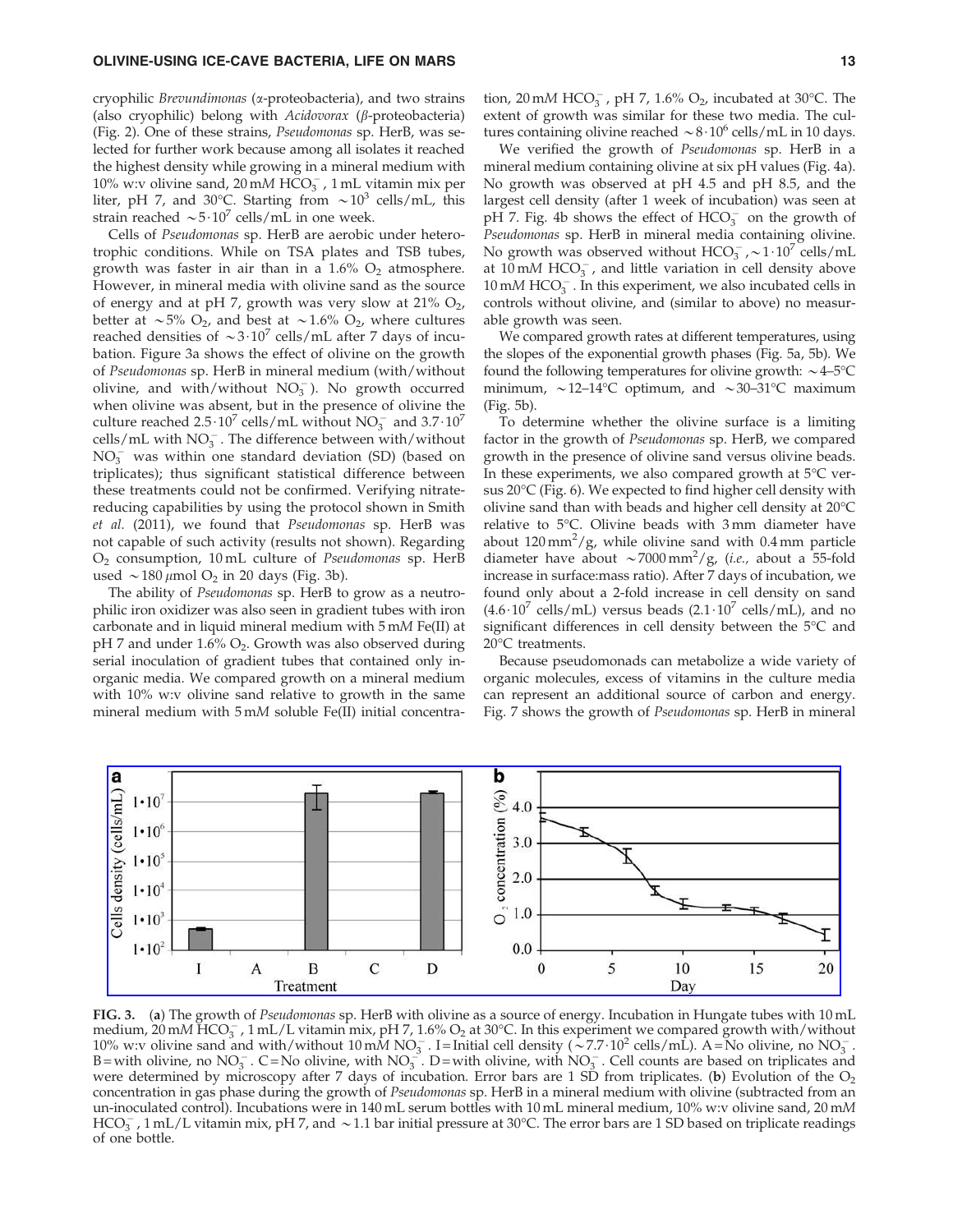

FIG. 4. (a) The growth of Pseudomonas sp. HerB in olivine-containing mineral media at different pH. The media contained  $20 \text{ mM HCO}_3^-$ ,  $10\%$  w:v olivine sand, and  $1 \text{ mL/L}$  vitamin mix, and incubation occurred under  $1.6\%$  O<sub>2</sub> at  $30^{\circ}$ C for 7 days. (b) Growth in the same mineral medium at pH 7 and with various concentrations of HCO<sub>3</sub>, incubated for 14 days at 20<sup>o</sup>C. I = Initial cell density ( $\sim 3.8 \cdot 10^3$  cells/mL). The error bars are 1 SD from triplicates.

media with olivine and various concentrations of vitamins. In the olivine-containing media, good growth  $(>10^7 \text{ cells})$ mL) was seen in all treatments. In the olivine-absent media, growth was not observed when the vitamin mix was  $\leq 1$  mL/ L. We also found that Pseudomonas sp. HerB grew in olivine freed of organics and that no significant growth differences existed (within  $\pm 1$  SD) between heat-treated and non-heattreated olivine (Fig. 8).

## 4. Discussion

Neutrophilic iron-oxidizing bacteria have been reported to inhabit seawater, freshwater, groundwater, terrestrial basalts, subseafloor basalt, hydrothermal systems, iron oxyhydroxide mats, and the surface of glass and Fe(II) containing minerals from a wide variety of sources (Emerson and Moyer, 2002; Edwards et al., 2003a, 2003b; Kappler et al., 2005; Gronstal et al., 2009; Miot et al., 2009). Our finding extends the palette of environments where nFeOB exist to the basalt/ice boundary habitat in a lava-tube ice cave and to olivine minerals as a source of energy. The properties of this habitat (near 0°C, dark, oligotrophic, circumneutral pH, and at the interface between basalt and ice near an oxidized atmosphere) makes it a terrestrial analogue for a near-surface aphotic environment on Mars, where life may exist today and could have thrived in the past when the atmospheric pressure and surface temperature of Mars were higher than today.

Of 11 strains of putative nFeOB we isolated, we report the olivine-dependent growth characteristics of one: Pseudomonas sp. HerB. Regarding the source of carbon, this microorganism is a heterotroph and facultative autotroph with the capacity to use  $CO<sub>2</sub>$  as a sole source of carbon. Regarding the source of energy, it is an organotroph and facultative chemolithotroph, capable of neutrophilic iron oxidation with Fe(II) from olivine as the sole electron donor and  $O_2$  as the electron acceptor. The optimum pH for growth by olivine oxidation was  $\sim$  7, but we did not verify to what extent this



**FIG. 5.** (a) Growth profiles of Pseudomonas sp. HerB in TSB medium at five temperatures (5°C; 10°C; 15°C; 25°C, and 30°C). No growth was seen at 2°C, 37°C, and 40°C. The values shown are averages of triplicates, and the errors bars equal 1 SD. The interrupted lines are hand drawn and help observe the general trend of each set of data. The straight lines are linear regression slopes for the data points situated near and opposite sides of the inflexion point of the polynomial fit, in the part of<br>the curve that represents the exponential growth phase. All cultures started from  $\sim$ 10<sup></sup> 18 mm diameter test tubes with 10 mL medium. (b) The effect of temperature on the growth rate, calculated based on the slope of the exponential phase shown in (a). The error bars from (b) are 1 SD of the expected variation in the slope of exponential growth in (a) based on  $\pm$  1 SD of cell density.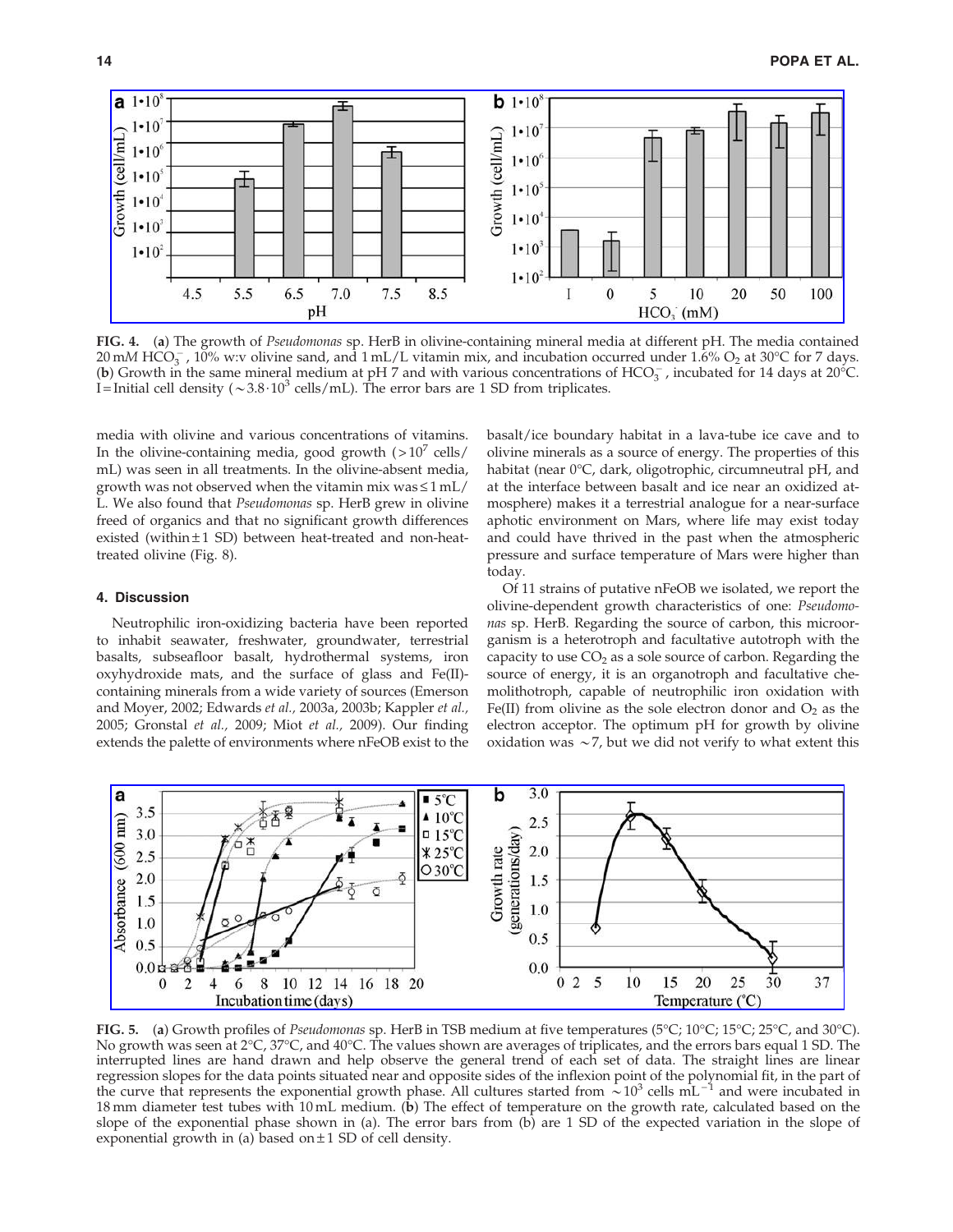

FIG. 6. The growth of Pseudomonas sp. HerB in mineral medium with olivine of two particle sizes (olivine sand and olivine beads) and at two temperatures (5 $\rm ^{\circ}C$  and 20 $\rm ^{\circ}C$ ). These two olivine samples are different with regard to size (and thus surface area) but are similar in composition. Incubation occurred for 7 days in Hungate tubes, 5 mL mineral medium, 10% w:v olivine, 20 mM  $\text{HCO}_3^-$ , pH 7, 1.6% O<sub>2</sub>, and 1 mL/L vitamin mix. The error bars are 1 SD from triplicates.

optimum was due to competition with iron autooxidation or to metabolic preference for circumneutral pH. Regarding temperature preference, Pseudomonas sp. HerB is submesophilic. The optimum growth in TSB medium was about 14–15°C, but slow growth was seen at temperatures as low as  $\sim$  5°C. Based on the growth profile, we predict that the minimum temperature for growth is  $\sim$  4°C. The growth rate versus temperature profile is skewed toward higher temperatures (Fig. 5b), a profile that is difficult to explain with the data at hand. Regarding  $O_2$  tolerance, this strain is microaerophilic and a facultative aerobe, and the growth in olivine-containing mineral medium is faster at low  $O_2$  concentration (1.6%) than at higher  $O_2$  concentrations (5% and 21%). The fact that most of our isolates were from the genus



FIG. 7. Growth of Pseudomonas sp. HerB in mineral medium (with/without olivine) and various abundances of vitamin mix. Incubation occurred in test tubes with 5 mL mineral medium,  $10 \text{ mM HCO}_3^-$ , with/without 20 olivine beads ( $\sim$ 840 mg olivine per tube), and at pH 7. All cultures started from  $\sim 5.3 \cdot 10^3$  cells/mL. The graph shows cell densities after 7 days at  $1.6\%$  O<sub>2</sub> and 20 $^{\circ}$ C.



FIG. 8. The growth of *Pseudomonas* sp. HerB in mineral medium with olivine sand and olivine beads after removing traces of organics by heating the crystals at 500°C. Incubation occurred for 14 days in Hungate tubes, with 5 mL mineral medium,  $10\%$  w:v olivine,  $20 \text{ mM HCO}_3^-$ , pH 7,  $1 \text{ ml/L}$  vitamin mix, and  $1.6\%$  O<sub>2</sub>. The treatments shown in the graph are I = initial cell density;  $X = no$  olivine present; A = non-heattreated olivine sand;  $\overline{B}$  = heat-treated olivine sand; C = nonheat-treated olivine beads; and D=heat-treated olivine beads. The values shown are averages of triplicates, and error bars equal 1 SD.

Pseudomonas is not unexpected. Pseudomonads are versatile and show all metabolic capabilities presented above. Some strains of Pseudomonas were shown to be nFeO (Bailey et al., 2009). Pseudomonads are important denitrifiers in soil (Chan et al., 1994; Smil, 2000), albeit Pseudomonas sp. HerB strain is not a denitrifier and cannot reduce nitrate. We did not study the source of nitrogen used by Pseudomonas sp. HerB for assimilation. The pathway for carbon fixation in Pseudomonas sp. HerB is unknown, though some facultative autotrophic pseudomonads have already been shown to fix  $CO<sub>2</sub>$  by using RuBisCo (Morikawa and Imanaka, 1993; Yuliar, 1997; Mahmood et al., 2009).

The mechanism of dissolution of olivine during the activity of Pseudomonas sp. HerB is unclear. Iron-oxidizing bacteria are known to dissolve a variety of Fe(II)-containing minerals, including pyrite, iron monosulfides, magnetite, siderite, and vivianite at rates usually controlled by the solubility of the phase (Schippers and Jorgensen, 2002; Kappler and Newman, 2004; Miot et al., 2009). Organic ligands such as citrate, oxalate, malonate, gallate, salicylate, and phthalate (some of which are known metabolic by-products of pseudomonads) were shown to dissolve basalt (Neaman et al., 2005). To obtain iron, many bacteria produce siderophores, which also promote mineral dissolution (Buss et al., 2007; Luo and Gu, 2011). Pseudomonads are known to produce a wide diversity of siderophores (Cornelis and Matthijs, 2002), but siderophores transport iron mostly in Fe(III) form (Martínez et al., 2000), while the iron from olivine is valuable as an energy source to Pseudomonas sp. HerB in the Fe(II) form. If a specialized mechanism to extract Fe(II) from olivine crystals does not exist, then the growth of the olivineusing Pseudomonas sp. HerB should be controlled predominantly by the rate of olivine dissolution and by the kinetics of chemical Fe(II) oxidation (which are probably low). The growth of olivine-oxidizing nFeOB is probably favored by low temperature, low  $O_2$ , and the presence of  $HCO_3^-$  or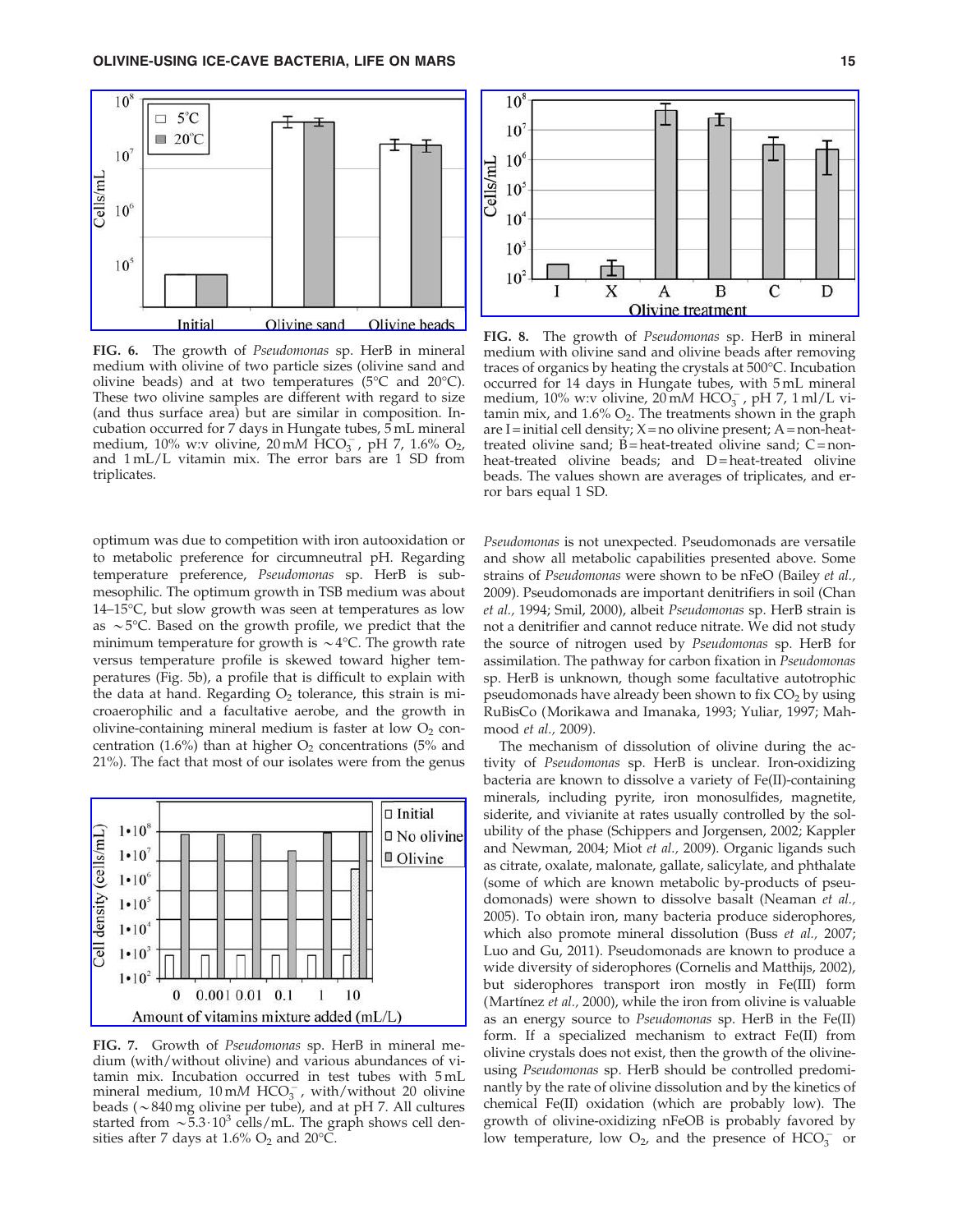other iron-binding agents. Low temperature and low  $O_2$ decrease the rate of iron oxidation while increasing the availability of soluble Fe(II). The role of low temperatures in controlling the growth of nFeOB was little studied. The fact that nFeOB prefer low  $O_2$  conditions is well known; it is due to competition between microbial iron oxidation and iron autooxidation (Edwards et al., 2003b). The pH may also play an important role in the olivine-dependent growth of Pseudomonas sp. HerB. Because final mineral products vary significantly with the pH, the redox potential  $(E^{\circ})$  of the  $Fe^{3+}/$  $Fe<sup>2+</sup>$  couple is pH-dependent, taking more positive values in acidic conditions (Thauer et al., 1977). Iron oxidation is more exergonic at neutral pH than at acidic pH.

$$
Fe^{2+} + \frac{1}{2}O_2 + 2H^+ \rightarrow Fe^{3+} + H_2O
$$
  
at pH 2 the E° of Fe<sup>3+</sup>/Fe<sup>2+</sup> = +0.77 V (1)  
and  $\Delta G^\circ = -8.7$  kJ/mol Fe  

$$
Fe^{2+} + \frac{1}{2}O_2 + 2H_2O \rightarrow Fe^{3+} (OH)_3 + H^+
$$
  
at pH 7 the E° of Fe<sup>3+</sup>/Fe<sup>2+</sup> = +0.20 V (2)

According to Reaction 2 and the iron content of the olivine we have used,  $180 \mu$ mol of O<sub>2</sub> used by a 10 mL culture of Pseudomonas sp. HerB in 20 days is equivalent to oxidizing the iron from  $\sim$  290 mg olivine.

and  $\Delta G^{\circ} = -63.7 \text{ kJ/mol}$  Fe

No direct evidence was ever found of olivine-related microbial activity on Mars, and we did not analyze secondary minerals produced by Pseudomonas sp. HerB while growing on olivine. Yet potential martian habitats that contain secondary minerals (such as iddingsite) produced by olivine weathering in the presence of water (Swindle et al., 2000) are important candidates to search for evidence of such microbial activity.

### 5. Conclusions

We report for the first time that a strain of nFeOB from the genus Pseudomonas is able to grow by using the mineral olivine as a source of energy. We propose that such microbes are common in nature and that microenvironments that support olivine-dependent growth have to satisfy a couple of specific requirements. Some of the most important are circumneutral pH, low  $P_{O<sub>2</sub>}$ , low temperature, and low organic load. On Earth, such conditions can be encountered at basaltice interfaces where liquid water is also present. This finding is important for astrobiology because the environmental conditions in the recent geological past of Mars (higher pressure and temperature than today) would have allowed such microbes to thrive near the surface in lava tubes, under the ice sheet, and in the basalt subsurface where cells are protected from harmful ionizing radiation and UV radiation, yet still benefit from the oxidants of Mars's surface. Orbital and surface observations of Mars have confirmed that igneous rocks are exposed over significant areas (Bandfield et al., 2000; Edwards et al., 2008), and that some martian areas are dominated by olivine-bearing rocks (Hoefen et al., 2003; Edwards et al., 2008). In addition, skylights interpreted as entrances to lava tubes (a physical environment similar to South Ice Cave) have been observed on the flanks of martian

volcanoes (Cushing et al., 2007). Subsurface environments and martian caves, which could contain permanent ice (Williams et al., 2010), have been proposed as astrobiological target sites (Boston et al., 1992; Boston, 2010; Northup et al., 2011).

Calculations of autotrophic energy-producing reactions likely to occur on Mars suggest that the oxidation of Fe(II) by  $O_2$  or  $NO_3^-$  could drive microbial ecosystems (Jepson *et al.*, 2007). It has been proposed that the  $P_{O_2}$  on Mars is sufficient to support microaerophiles (Fisk and Giovannoni, 1999). Applying  $\Delta G = \Delta G^{\circ'} + TR \ln Q$  to Reaction 2 (for  $T \approx 0^{\circ}C$ ), it can be shown that this reaction is exergonic  $(\Delta G = -4.2 \text{ kJ/mol})$  even at  $P_{O_2}$  = 0.1 mbar. Notably, the  $P_{O_2}$  on Mars (derived from  $\sim$  7 mbar total pressure and  $\sim$  0.13% O<sub>2</sub>) is  $\sim$  10  $\mu$ bar (Seiff and Kirk, 1977). Therefore, the oxidation of olivine and other ironbearing silicates by nFeO microorganisms would be possible in the shallow subsurface of Mars where the pressure and temperature are higher than at the surface (e.g.,  $P = 70$  mbar).

A key requirement for Earth-colonizing cellular life (including nFeOB) is the presence of liquid water. Even the present-day subsurface and the sub-ice conditions on Mars may harbor such microbes because thin films of water exist in soil, even below freezing (Anderson and Tice, 1973). Lowtemperature brines (maintaining liquid water at temperatures as low as  $-20^{\circ}$ C) could have existed over much of Mars's history (Fairén, 2010). Multiple lines of evidence indicate that Mars had liquid water at the surface in the past (Carr, 1995; Head et al., 2003; Carr and Head, 2010; Warner et al., 2010). Thus, some areas of the shallow subsurface of past Mars satisfy two requirements for nFeO-based cellular life: liquid water and redox energy in the form of olivine Fe(II) in disequilibrium with oxidized chemicals from the planet's surface. In the event of increases in temperature and pressure on the surface of Mars (such as during terraformation activities, orbital forcing, or release of greenhouse gas from buried hydrates), olivine-using nFeO microorganisms would be some of the first colonists and important primary producers of the newly formed martian ecosystems.

## Acknowledgments

Funding for this research was provided by NASA Astrobiology grant NNX08AO22G NCE and The Cave Research Foundation. Unimin provided the olivine sand. We thank Gus Frederick for assistance with the fieldwork. Julie Donnelly-Nolan provided the chemical and petrographic information for the South Ice Cave lava flow. We also want to thank the four anonymous reviewers of this manuscript for helpful suggestions.

### Abbreviations

nFeO, neutrophilic iron-oxidizing; nFeOB, neutrophilic iron-oxidizing bacteria; SD, standard deviation; TSA, tryptone soy agar; TSB, tryptone soy broth.

#### **References**

- Abramov, O. and Kring, D.A. (2005) Impact-induced hydrothermal activity on early Mars. J Geophys Res 110, doi:10.1029/ 2005JE002453.
- Anderson, D.M. and Tice, A.R. (1973) The unfrozen interfacial phase in frozen soil water systems. In Ecological Studies.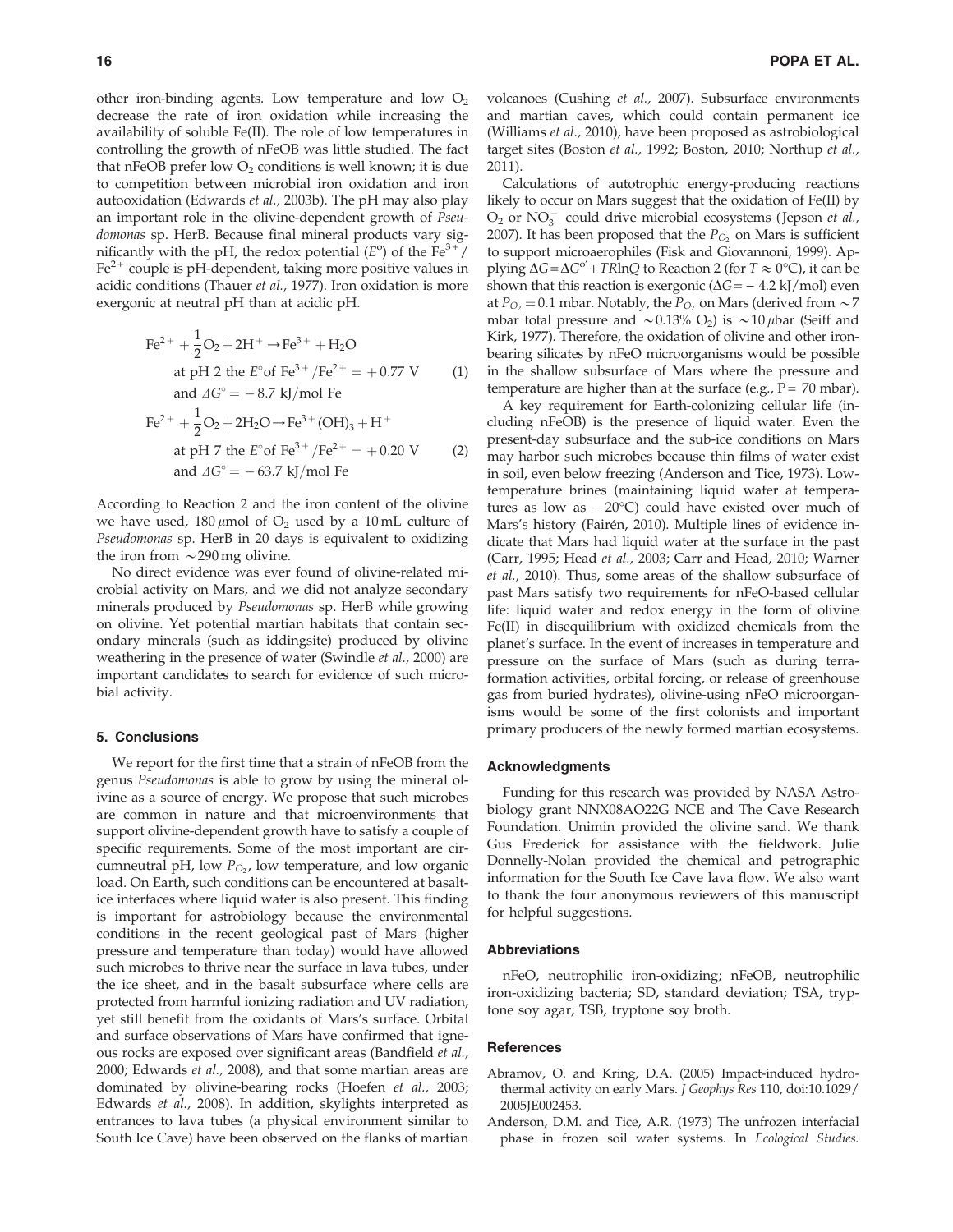#### OLIVINE-USING ICE-CAVE BACTERIA, LIFE ON MARS 17

Analysis and Synthesis, Vol. 4, edited by A. Hadas, D. Swartzendruber, P.E. Rijtema, M. Fuchs, and B. Yaron, Springer-Verlag, New York, pp 107–124.

- Bandfield, J.L., Hamilton, V.E., and Christensen, P.R. (2000) A global view of martian surface compositions from MGS-TES. Science 287:1626–1630.
- Bailey, B., Templeton, A., Staudigel, H., and Tebo, B. (2009) Utilization of substrate components during basaltic glass colonization by Pseudomonas and Shewanella isolates. Geomicrobiol J 26:648–656.
- Baker, G.C., Smith, J.J., and Cowan, D.A. (2003) Review and reanalysis of domain-specific 16S primers. *J Microbiol Methods* 55:541–555.
- Benzerara, K., Barakat, M., Menguy, N., Guyot, F., De Luca, G., Audrain, C., and Heulin, T. (2004) Experimental colonization and alteration of orthopyroxene by the pleomorphic bacteria Ramlibacter tataouinensis. Geomicrobiol J 21:341-349.
- Boston, P.J. (2010) Location, location, location! Lava caves on Mars for habitat, resources, and the search for life. The Journal of Cosmology 12:3957–3979.
- Boston, P.J., Ivanov, M., and McKay, C.P. (1992) On the possibility of chemosynthetic ecosystems in subsurface habitats on Mars. Icarus 95:300–308.
- Buss, H.L., Luttge, A., and Brantley, S.L. (2007) Etch pit formation on iron silicate surfaces during siderophore-promoted dissolution. Chem Geol 240:326–342.
- Carr, M.H. (1995) Water on Mars, Oxford University Press, New York.
- Carr, M.H. and Head, J.W. (2010) Geologic history of Mars. Earth Planet Sci Lett 294:185–203.
- Chan, Y.K., Barraquio, W.L., and Knowles, R. (1994)  $N_2$ -fixing pseudomonads and related soil bacteria. FEMS Microbiol Rev 13:95–117.
- Clifford, S.M., Lasue, J., Heggy, E., Boisson, J., McGovern, P., and Max, M.D. (2010) Depth of the martian cryosphere: revised estimates and implications for the existence and detection of subpermafrost groundwater. J Geophys Res 115, doi:10.1029/2009JE003462.
- Cornelis, P. and Matthijs, S. (2002) Diversity of siderophoremediated iron uptake systems in fluorescent pseudomonads: not only pyoverdines. Environ Microbiol 4:787–798.
- Cushing, G.E., Titus, T.N., Wynne, J.J., and Christensen, P.R., (2007) THEMIS observes possible cave skylights on Mars. Geophys Res Lett 34, doi:10.1029/2007GL030709.
- Duckworth, O.W., Holmstrom, S.J.M., Pena, J., and Sposito, G. (2009) Biogeochemistry of iron oxidation in a circumneutral freshwater habitat. Chem Geol 260:149–158.
- Edwards, C.S., Christensen, P.R., and Hamilton, V.E. (2008) Evidence for extensive olivine-rich basalt bedrock outcrops in Ganges and Eos chasmas, Mars. J Geophys Res 113, doi:10.1029/2008JE003091.
- Edwards, K.J., Rogers, D.R., Wirsen, C.O., and McCollom, T.M. (2003a) Isolation and characterization of novel psychrophilic, neutrophilic, Fe-oxidizing, chemolithoautotrophic alpha- and gamma-proteobacteria from the deep sea. Appl Environ Microbiol 69:2906–2913.
- Edwards, K.J., Bach, W., and Rogers, D.R. (2003b) Geomicrobiology of the ocean crust: a role for chemoautotrophic Febacteria. Biol Bull 204:180–185.
- Edwards, K.J., Bach, W., McCollom, T.M., and Rogers, D.R. (2004) Neutrophilic iron-oxidizing bacteria in the ocean: their habitats, diversity, and roles in mineral deposition, rock alteration, and biomass production in the deep-sea. Geomicrobiol J 21:393–404.
- Emerson, D. and Floyd, M.M. (2005) Enrichment and isolation of iron-oxidizing bacteria at neutral pH. Methods Enzymol 397:112–123.
- Emerson, D. and Moyer, C. (1997) Isolation and characterization of novel iron-oxidizing bacteria that grow at circumneutral pH. Appl Environ Microbiol 63:4784–4792.
- Emerson, D. and Moyer, C.L. (2002) Neutrophilic Fe-oxidizing bacteria are abundant at the Loihi Seamount hydrothermal vents and play a major role in Fe oxide deposition. Appl Environ Microbiol 68:3085–3093.
- Fairén, A.G. (2010) A cold and wet Mars. *Icarus* 208:165–175.
- Felsenstein, J. (1985) Confidence limits on phylogenies: an approach using the bootstrap. Evolution 39:783–791.
- Fisk, M.R. and Giovannoni, S.J. (1999) Sources of nutrients and energy for a deep biosphere on Mars. *J Geophys Res* 104:11805– 11815.
- Fisk, M.R., Popa, R., Mason, O., Storrie-Lombardi, M., and Vicenzi, E. (2006) Iron-magnesium silicate bioweathering on Earth (and Mars?). Astrobiology 6:48–68.
- Fogg, M.J. (1996) The utility of geothermal energy on Mars. J Br Interplanet Soc 49:403–422.
- Gronstal, A., Pearson, V., Kappler, A., Dooris, C., Anand, M., Poitrasson, F., Kee, T.P., and Cockell, C.S. (2009) Laboratory experiments on the weathering of iron meteorites and carbonaceous chondrites by iron-oxidizing bacteria. Meteorit Planet Sci 44:233–247.
- Hafenbradl, D., Keller, M., Dirmeier, R., Rachel, R., Roßnagel, P., Burggraf, S., Huber, H., and Stetter, K.O. (1996) Ferroglobus placidus gen. nov., sp. nov., a novel hyperthermophilic archaeum that oxidizes  $Fe^{2+}$  at neutral pH under anoxic conditions. Arch Microbiol 166:308–314.
- Head, J.W., Mustard, J.F., Kreslavsky, M.A., Milliken, R.E., and Marchant, D.R. (2003) Recent ice ages on Mars. Nature 426:797–802.
- Hoefen, T.M., Clark, R.N., Bandfield, J.L., Smith, M.D., Pearl, J.C., and Christensen, P.R. (2003) Discovery of olivine in the Nili Fossae region of Mars. Science 302:627-630.
- Jepson, S.M., Priscu, J.C., Grimm, R.E., and Bullock, M.A. (2007) The potential for lithoautotrophic life on Mars: application to shallow inerfacial water environments. Astrobiology 7:342–353.
- Josef, J.A., Fisk, M.R., and Giovanoni, S. (2007) Perodotite dissolution rates in microbial enrichment cultures. Proc Ocean Drill Prog Sci Results 209, doi:10.2973/odp.proc.sr.209.002.2007.
- Kappler, A. and Newman, D.K. (2004) Formation of Fe(III) minerals by Fe(II)-oxidizing photoautotrophic bacteria. Geochim Cosmochim Acta 68:1217–1226.
- Kappler, A., Schink, B., and Newman, D.K. (2005) Fe(III) mineral formation and cell encrustation by the nitrate-dependent Fe(II)-oxidizer strain BoFeN1. Geobiology 3:235–245.
- Leboffe, M.J. and Pierce, B.E. (2010) Microbiology Laboratory Theory and Application, 3<sup>rd</sup> ed., Morton Publishing Co., Englewood, CO.
- Lehman, R.M., O'Connell, S.P., Banta, A., Fredrickson, J.K., Reysenbach, A.L., Kieft, T.L., and Colwell, F.S. (2004) Microbiological comparison of core and groundwater samples collected from a fractured basalt aquifer with that of dialysis chambers incubated in situ. Geomicrobiol J 21:169-182.
- Luo, W.S. and Gu, B.H. (2011) Dissolution of uranium-bearing minerals and mobilization of uranium by organic ligands in a biologically reduced sediment. Environ Sci Technol 45:2994–2999.
- Mahmood, Q., Zheng, P., Hu, B.L., Jilani, G., Azim, M.R., Wu, D.L., and Liu, D. (2009) Isolation and characterization of Pseudomonas stutzeri QZ1 from an anoxic sulfide-oxidizing bioreactor. Anaerobe 15:108–115.